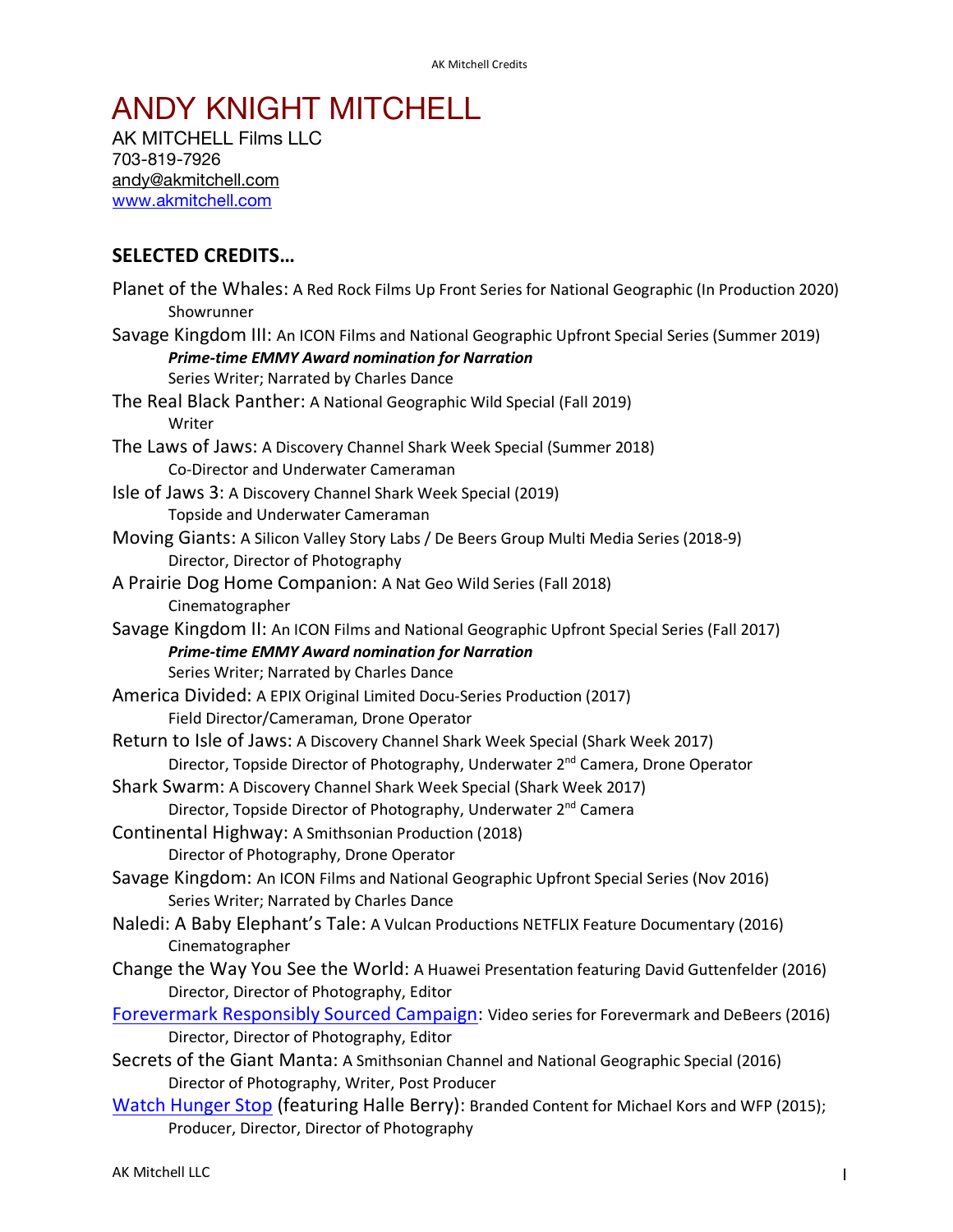| <b>AK Mitchell Credits</b>                                                                                                                                                                  |
|---------------------------------------------------------------------------------------------------------------------------------------------------------------------------------------------|
| Wild Yellowstone: A National Geographic Upfront Special Series (2015)<br>Series Writer                                                                                                      |
| American Bandit: National Geographic Wild (2014)<br>Writer                                                                                                                                  |
| Urban Jungle: National Geographic Channel and NG Wild 3-Part Special Simulcast Series (2014)<br>Producer, Writer, Director of Photography                                                   |
| Reflector: Arcade Fire Music Video, Reflector Album (2014)<br>Director of Photography (In Haiti during Carnival)                                                                            |
| Antibiotic Hunters: Canadian Broadcasting Company (2014)<br>Director of Photography                                                                                                         |
| Paranatural: National Geographic Channel Series (2013)<br>Cinematographer on 3 episodes                                                                                                     |
| The Genius of Marian: Independent Feature Documentary (2013)<br><b>Additional Cameraman</b>                                                                                                 |
| Winner of all manner of festival award; (http://geniusofmarian.com)<br>Untamed Americas: National Geographic Channel Up Front Mini-Series Event (2012)                                      |
| Narrated by Josh Brolin<br>Producer, Writer, Director of Photography<br><b>EMMY AWARD FOR CINEMATOGRAPHY</b>                                                                                |
| Wild West; High Noon: Nat Geo Wild Channel 3-Part Series (2012)<br>Narrated by Tim Olyphant                                                                                                 |
| Producer, Director, Writer, Director of Photography<br>American Serengeti: National Geographic Channel Earth Day Special (2010)<br>Narrated by Tom Selleck                                  |
| Producer, Director, Writer, Director of Photography<br>International Wildlife Film Festival; Winner Best of Category, Best Made in Montana; Cinematography<br>and Conservation Merit Awards |
| Wild Nights: Nat Geo Wild Channel 3-Part Series (2010)<br>Director of Photography                                                                                                           |
| Mystery Gorilla: National Geographic Wild Channel Launch Special Premiere (2010)<br>Director of Photography<br>International Wildlife Film Festival; Best Animal Behavior Merit Award       |
| Great Migrations: National Geographic Up Front Special Series (2010)<br>Narrated by Alec Baldwin<br>Cinematographer                                                                         |
| <b>EMMY AWARD FOR CINEMATOGRAPHY</b><br><b>International Wildlife Film Festival; Winner Best Series</b>                                                                                     |
| Serpent King: National Geographic Wild (2009)<br>Narrated by Andre Braugher<br>Producer, Writer, Director of Photography                                                                    |
| <b>International Wildlife Film Festival; Best Conservation Merit Award</b><br>Deadly Waters: Discovery Channel Shark Week Special (2009)<br>Underwater Cameraman                            |
| Great White Appetite: Discovery Channel Shark Week Special (2009)<br>Underwater Cameraman                                                                                                   |
| World's Toughest Fixes: National Geographic Channel Series: 39 Ton Engine (2008)<br>Director of Photography                                                                                 |
| Surviving Sharks: Discovery Channel Shark Week Special (2008)<br>Underwater Director of Photography, On Camera                                                                              |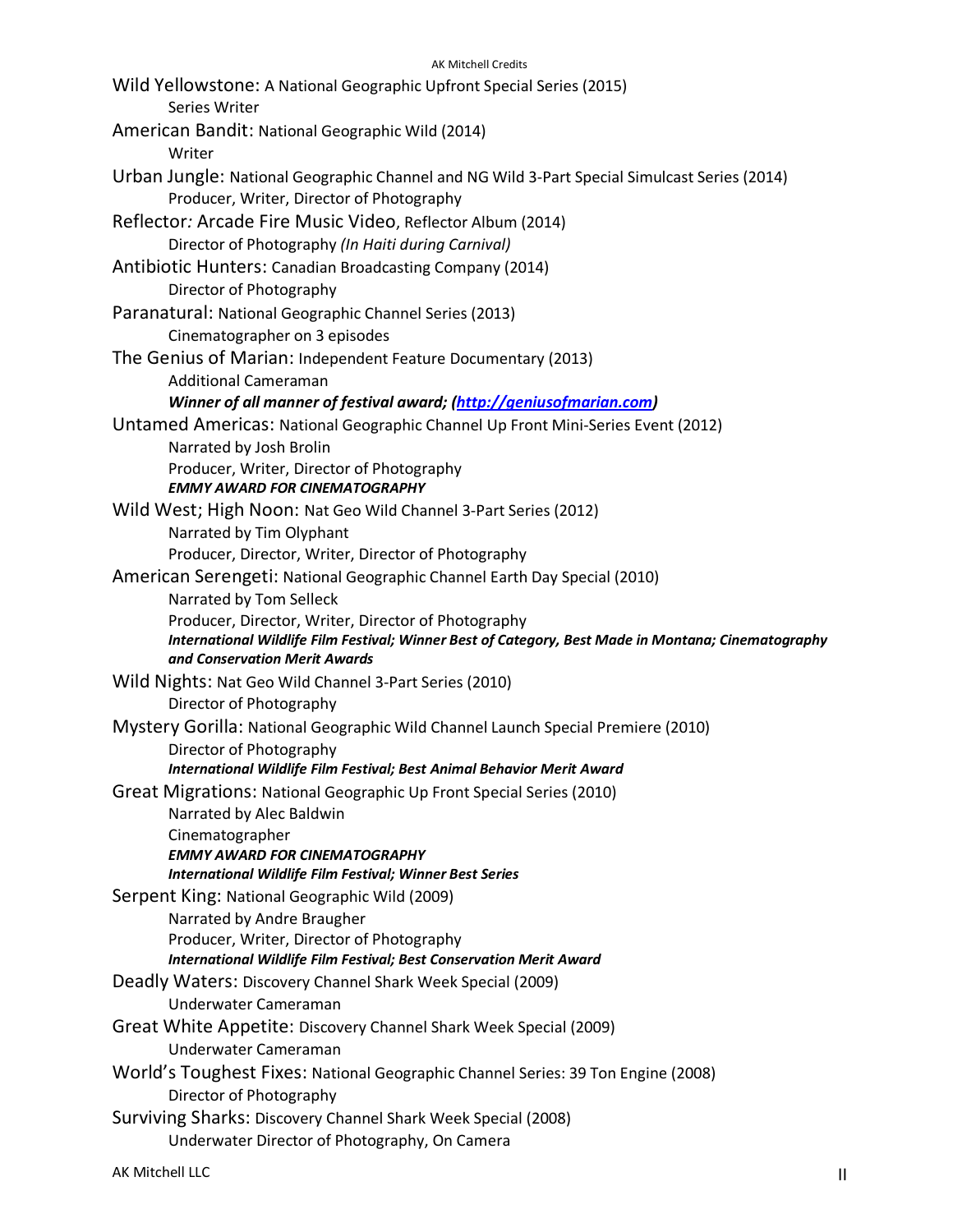## AK Mitchell Credits Superpride: National Geographic Channel, Up-Front Special (2008) Cinematographer Jellyfish Invasion: National Geographic Explorer (2007) Producer, Writer, Director of Photography Loose at the Zoo: Smithsonian Networks Children's Special (2007) Director of Photography *Best Children's Show at Jackson Hole Wildlife Film Festival* Amnesty International's: ONE Campaign U2 Tribute Album, Featuring Aerosmith and the Refugee All Stars (2006): Cameraman Refugee All Stars of Sierra Leone: Sodasoap Productions Feature Doc. (2006) Cinematographer *Grand Jury Award, AFI Festival; Audience Award, Miami International Film Festival; Audience Award, South by Southwest Festival; Audience Award, Full Frame Festival. Airing on PBS and POV.* Planet Carnivore; Lions: National Geographic Channel Series (2006) Cinematographer Planet Carnivore; Sharks: National Geographic Channel Series (2006) Director of Photography, Field Producer Hunter and Hunted: National Geographic Channel Series (2005-2006) Producer and Writer for 1 episode Director of Photography for 7 episodes Get Out There: Discovery Production Television series for Animal Planet (2005) Director of Photography Bug Attack: 4-part National Geographic Channel Series (2004-2005) Director of Photography DNA: National Geographic Explorer (2004-2005) Field Producer, Cinematographer The True Face of Hurricanes: National Geographic Explorer (2004) Field Producer, Cinematographer The Return of Brood X: National Geographic Ultimate Explorer (2004) Producer, Writer, Director of Photography Alien Encounters: Nature on PBS (2004) Cinematographer In Search of the Arctic Giants: National Geographic Explorer (2004) Cameraman, Associate Producer Whales In Crisis: PBS Special (2004) Cameraman Caetano Veloso: Em Verdade Tropical: Discovery Latin America (2003) Cameraman Built for the Kill: 5-part National Geographic Channel Series (2003) Producer, Writer Crittercam Special: National Geographic Specials, FOX (2003) Cameraman Shark Sonics: National Geographic Explorer (2003) Cameraman Red Devils: National Geographic Explorer (2003) Cameraman, Associate Producer, Sound Recordist Wolf Pack: *Emmy Award* winning National Geographic Explorer (2003) Cameraman